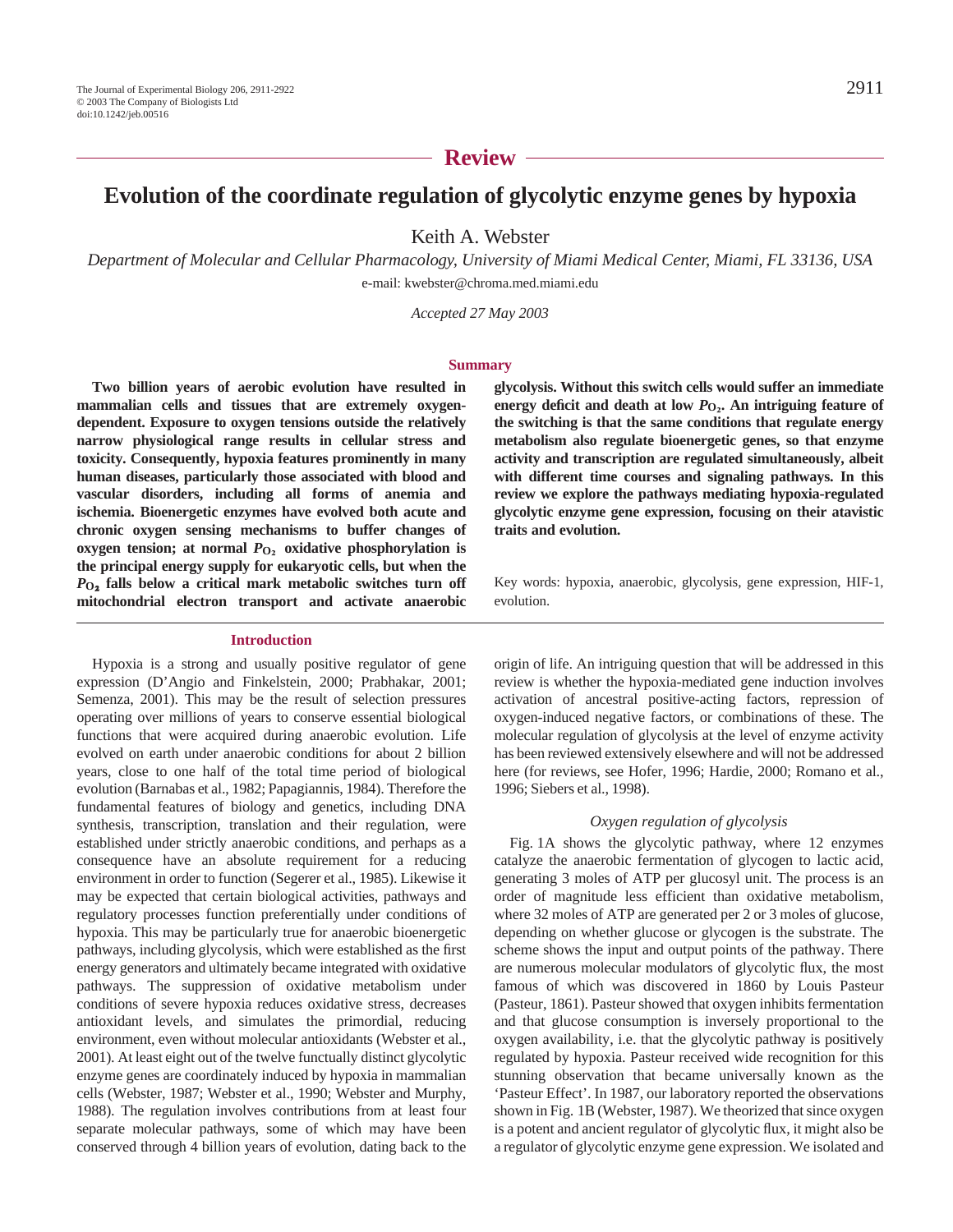cloned rodent cDNAs for six glycolytic enzymes (indicated with asterisks on Fig. 1A), and we used these to measure transcription rates of the genes in muscle cells exposed to hypoxia. Fig. 1B shows a composite of the transcription of six glycolytic enzyme cDNAs compared with that of mitochondrial cytochrome *c*. Chronic hypoxia caused a significant and coordinated activation of transcription of these genes.

## *Conservation of glycolytic enzyme genes*

The 12 mammalian glycolytic enzyme genes are genetically unlinked and dispersed around the genome, mostly on different chromosomes (Webster and Murphy, 1988). These are some of the most ancient and highly conserved proteins and genes known, with strong conservation of both the peptide and DNA sequences even between higher mammals and bacteria (Lonberg and Gilbert, 1985; Peak et al., 1994; Poorman et al., 1984). Fig. 2 shows a Southern blot illustrating the remarkable conservation of pyruvate kinase (PK) and lactate dehydrogenase (LDH) with strong crosshomology of DNA fragments between yeast and human DNA. Glycolytic enzymes were probably among the very first enzyme pathways to appear, allowing primitive organisms to utilize simple carbohydrates as energy stores and to release energy by coupling the breakdown to high-energy phosphates (Fothergill-Gilmore and Michels, 1993; Romano and Conway, 1996). Although structural and functional aspects of glycolytic enzyme genes and proteins have been strongly conserved, it is not clear how gene regulatory mechanisms evolved or how the pathway established a coordinate response of widely dispersed genes to oxygen tension. Fig. 2 also illustrates a second intriguing feature of glycolytic enzyme genes, namely an apparently selective accumulation of pseudogenes in rodents, particularly mouse and rat. This is reflected in the dramatic increase of the number of hybridizing bands in these species, and was first described by Piechaczyk for the GAPDH gene (Piechaczyk et al., 1984). Our results demonstrate increased numbers of pseudogenes of PK and LDH (Fig. 2), as well as GAPDH, aldolase, triosephosphate isomerase, phosphoglycerate kinase and enolase (not shown), and suggest that the effect may be common to the entire pathway of genes. We do not know why or how this occurred.

## *Precambrian: bacterial glycolytic genes*

The chart in Fig. 3 shows sections of time dating back to when life first appeared on earth. This early period is known as the Precambrian and it is divided into Hadean, Archean, Paleoproterozoic, Mesoproterozoic and Neoproterozoic. The oldest fossils include bacteria and other microorganisms that date to about 3.8 billion years ago (BYA). Glycolytic enzymes are evident in the Archean period, 2 BY before the earliest oxygenrequiring species and almost 4 BY before the present pathways (Gebbia et al., 1997; Kelly and Adams, 1994; Peak et al., 1994). Qualitative trends in the amount of global biomass are projected in Fig. 3B. Acquisition of methanogenesis by Archaebacteria probably supported an early expansion of life forms (DeLong et al., 1994; Koch, 1998; O'Callaghan and Conrad, 1992; Papagiannis, 1984; Reeve, 1992), and biomass probably increased significantly before the dip and subsequent massive expansion of the Cambrian period. Natural selection working on the expanding biomass produced increasingly high levels of biological sophistication and diversity within the anaerobic kingdoms. In

fact, molecular studies of extant bacterial species such as the Archaebacteria and thermophyllic sulfur bacteria indicate complex patterns of gene expression under anoxia, including the regulation of bioenergetic gene expression by elemental sulfur and phosphorus (Brunner et al., 1998; Fardeau et al., 1996; Friedrich, 1998; Janssen and Morgan, 1992; Kelly and Adams, 1994; Ma et al., 1995; Segerer et al., 1985). There is an intriguing parallel between sulfur regulation of bioenergetic pathways in the Archean era microorganisms and oxygen regulation in eukaryotes. Oxygen replaced sulfur as the terminal electron acceptor of carbohydrate catabolism, and may simultaneously have parasitized some molecular features of the regulation over billions of years.



Fig. 1. Composition and regulation of the glycolytic pathway in higher animals. (A) Linear pathway of glycolytic enzymes showing substrate input and sites of ATP utilization and generation. (B) Induction of glycolytic enzyme mRNA levels by hypoxia. Skeletal myocytes were exposed to hypoxia and mRNA transcript levels were measured at the indicated time points by the nuclear run-on technique, described in Webster (1987). The figure is a composite of six glycolytic enzyme gene transcripts using cDNAs to the enzymes indicated by the asterisks in A.

2912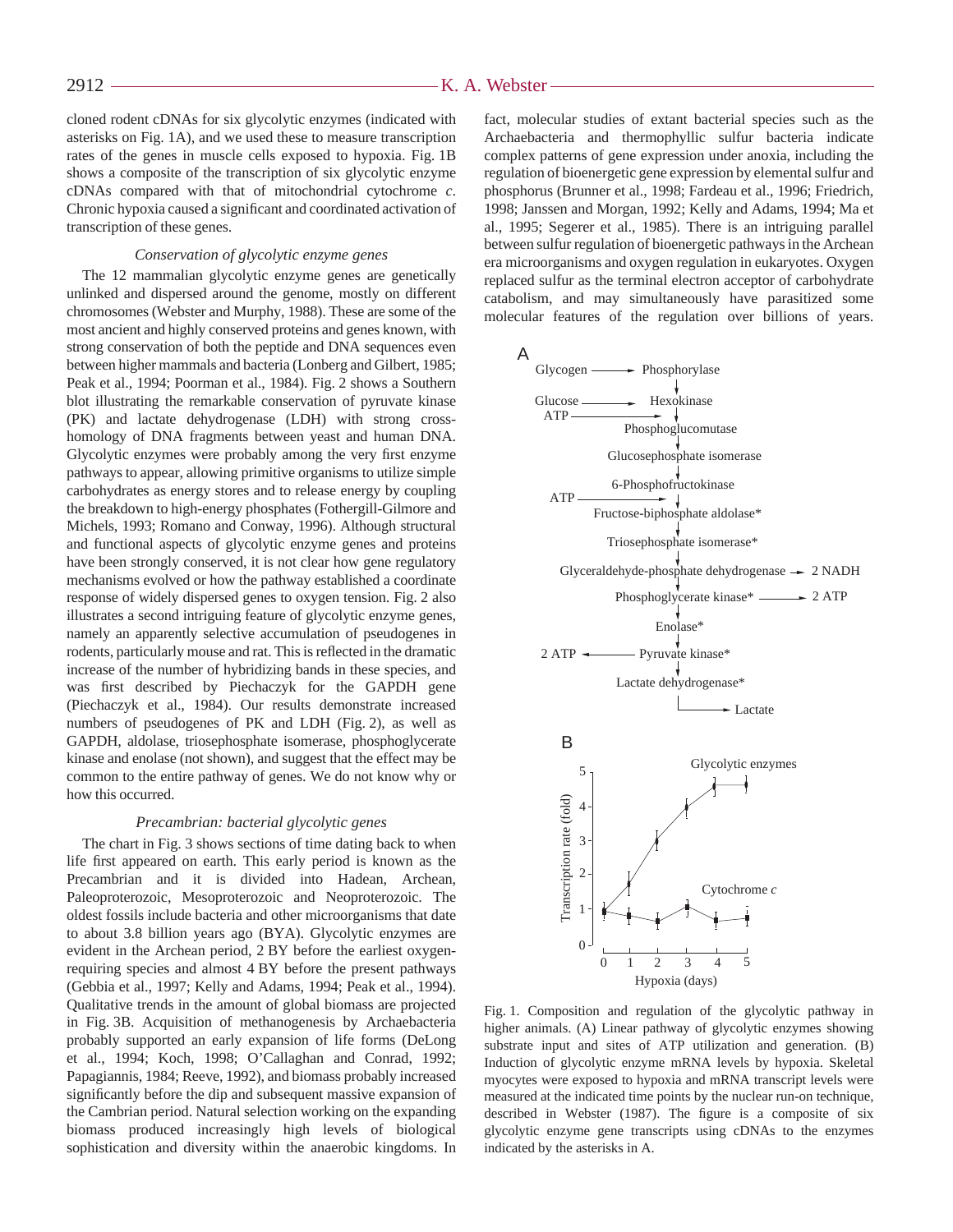## *Regulation of glycolytic genes* 2913

Fig. 2. Southern blots illustrating strong conservation of glycolytic enzyme gene sequences across species. Cells or tissues from the indicated organisms were lysed and genomic DNA was extracted by standard techniques (Webster, 1987; Webster et al., 1990; Lonberg and Gilbert, 1985). DNA was digested with restriction enzyme *Eco*RI, separated on agarose gels and blotted onto nitrocellulose. Membranes were probed with 32P-cDNAs coding for pyruvate kinase (PK) and lactate dehydrogenase (LDH) as described in Webster (1987). Arrows indicate conserved DNA fragments. Note the increased number of hybridization bands for both genes in rodents (blocks indicated by vertical bars) that probably represent increased numbers of pseudogenes in these species (see text).

Numerous aspects of the Archaebacteria and bacterial gene regulatory mechanisms have been conserved and elaborated in higher animals while others, including the bacterial operon, have been largely replaced. The rearrangement of primitive prokaryotic glycolytic enzyme gene operons into unlinked genes on eukaryotic chromosomes requires the parallel segregation, multiplication and/or insertion of regulatory elements with *trans*acting protein factors to allow the coordinated function of the pathway (Alefounder and Perham, 1989; Barnell et al., 1990; Gebbia et al., 1997).

The Archean period is characterized by what would be an extremely toxic atmosphere for current life forms, with methane, nitrogen and ammonia as the major components (Kasting, 1993; Papagiannis, 1984). Fig. 4A illustrates an Archean coastline 3.5 BYA. The mounds in the foreground are stromatolites, multiple layers of calcified microbial colonies, mostly bacteria and fungi, dating back almost to the beginning of life (Papagiannis, 1984; Reid et al., 2000). These structures form the best record of Archean and the early Proterozoic period, known as the third domain of life (Koch, 1998). Stromatolite fields can still be found in parts of South African and Western Australia. They were common throughout the Precambrian periods until about 1.0 BYA, when herbivorous predators probably featured

A The Precambrian



Fig. 3. Milestones in evolution. (A) Paleontological periods of the Precambrian era. (B) Estimates of total earth biomass as a function of time. The graph is only a qualitative representation because it is not possible to establish or extrapolate precise levels of precambrian biomass from paleontological records (Kelly and Adams, 1994; Papagiannis, 1984; DeLong et al., 1994; Koch, 1998; O'Callaghan and Conrad, 1992; Reeve, 1992). BYA, billion years ago; Ph indicates initiation of the major increase in photosynthesis by cyanobacteria.



significantly in their decline. Fig. 4B shows a piece of stroma fossil from the Bitter Springs formation of central Australia, dated at 0.85 BYA. These fossils are known as carbon films, dark compressions in the rock revealing the outlines of ancient species in the forms of spheres, circles, ribbons and leaf-like structures. The diversity represents more than 2 BY of anaerobic evolution generating complex phyla of obligate microbial anaerobes, including Archaebacteria, cyanobacteria and possibly unicellular flagellates. Studies on present day descendants of these microorganisms, in particular the obligate anaerobic hyperthermophilic Archaea, indicate that they have complex systems of bioenergetic pathways (Fardeau et al., 1996; Janssen and Morgan, 1992; Kelly and Adams, 1994; Ma et al., 1995). *Thermoproteus tenax* is an obligate anaerobic hyperthermophile and a descendent of one of the earliest Archea dating back to 3-4 BYA.

The first glycolytic enzymes in the Archean period probably contributed mainly anabolic, gluconeogenic functions (Conway, 1992; Romano and Conway, 1996; Selig et al., 1997), with catabolic functions being acquired subsequently as kinases appeared to use ATP, ADP or pyrophosphate as phosphate shuttles (Romano and Conway, 1996). There are some unique characteristics of Archean era glycolysis; for example catalysis of reactions by the enzymes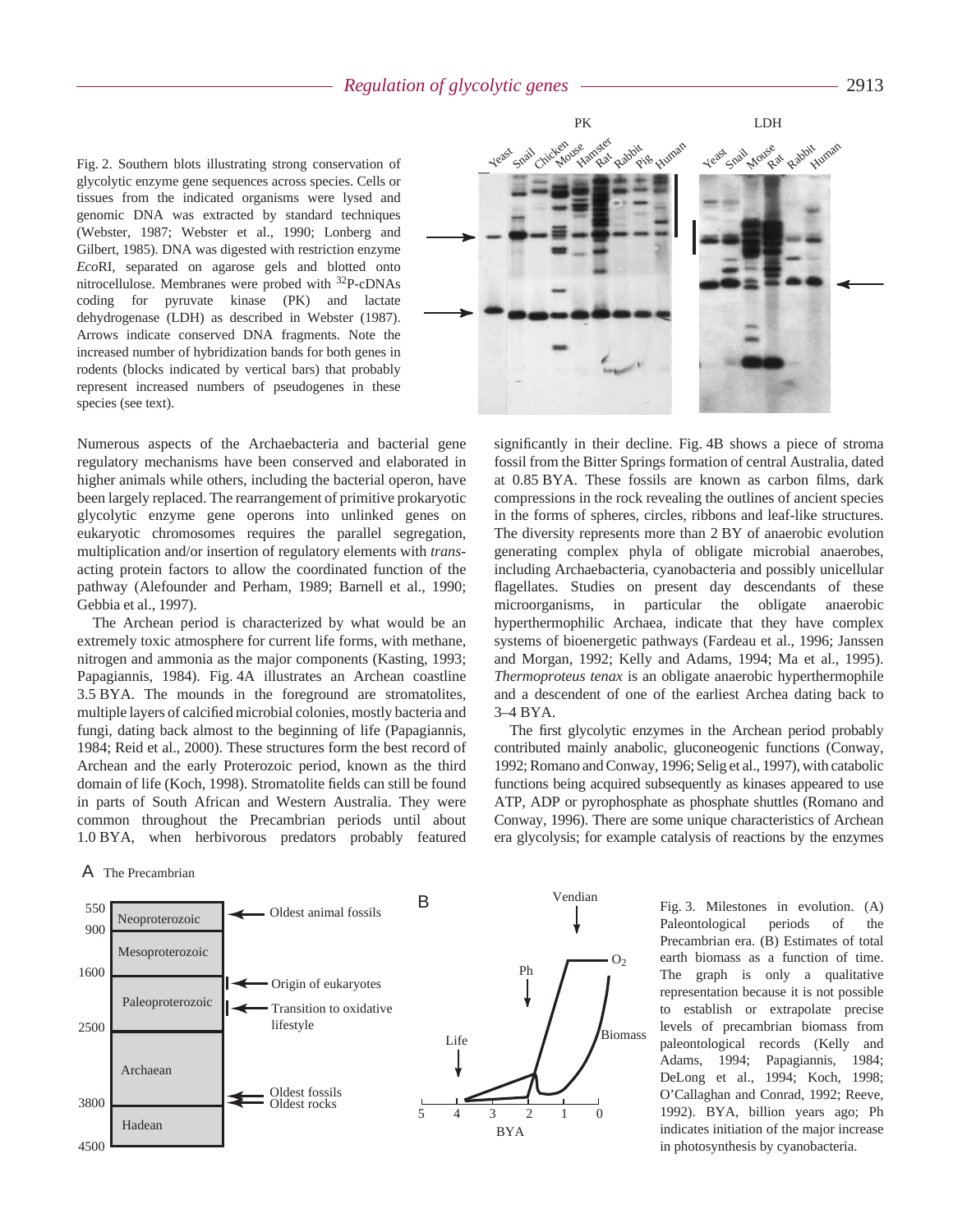

glucokinase and phosphofructokinase (PFK) in *T. tenax* is dependent on ADP and pyrophosphate as cofactors. This allows these key steps to be functionally reversible, permitting gluconeogenesis as well as glycolysis, a feature not possible in the later bacterial and eukaryotic pathways (Mertens, 1991; Siebers et al., 1998; van der Oost et al., 1998). There is evidence for both divergent and convergent evolution of glycolytic genes, but not divergence from a single multifunctional glycolytic protein or gene cluster (Barnell et al., 1990; Fothergill-Gilmore, 1986; Fothergill-Gilmore and Michels, 1993; Rossman, 1981). Sequence and crystallographic data favor the divergent evolution of for example monophosphoglycerate mutase and diphosphoglycerate mutase, and possibly glyceraldehyde-3-P dehydrogenase and phosphoglycerate kinase from respective common ancestors, but convergence appears to have played a greater role in the development of all of the other 11 enzymes (Fothergill-Gilmore, 1986; Fothergill-Gilmore and Watson, 1989). For example, there is no evidence of a common ancestor for any of the four glycolytic kinases or of the seven enzymes that bind nucleotides, with the exception of those mentioned above. Rather, it seems likely that the pathway resulted from the chance assembly of independently evolving enzymes and genes, probably in association with the coevolution of other functions and linked pathways.

### *Substrate regulation by operons in bacteria*

Many functionally related bacterial genes are organized into physical operons that are regulated by a master operator element, usually positioned at the 5′ end of the operon, which regulates the transcriptional rate of all genes in the operon (Alefounder and Perham, 1989; Barnell et al., 1990; Hannaert et al., 2000; Liaud et al., 2000; Unkles et al., 1997). Evidence for glycolytic enzyme gene operons include linked pyruvate kinase and PFK genes in *Clostridium acetobutylicum* (Belouski et al., 1998); clustered genes for phosphoglycerate kinase (PGK), triosephosphate isomerase (TPI), phosphoglycerate mutase and enolase in *Baccilus subtilis* (Leyva-Vazquez and Setlow, 1994); linkage of GAPDH, PGK and TPI in *Borrelia megaterium*, *Borrelia bungorferi* and *Borrelia hermsii* (Gebbia et al., 1997; Schlapfer Fig. 4. The Archean Age. (A) Stromatolite field as it may have looked 3.5 BYA (see text for details). (B) Stromatolite fossil; the arrows indicate 'carbon films' where microscopic details reveal microbial fossils dating back to the earliest life forms on earth. (From the University of California at Berkeley Paleontological Museum; with permission).

and Zuber, 1992); clustering of fructose 1,6-biphosphate aldolase, 3-phosphoglycerate kinase and GAPDH in *E. coli* (Alefounder and Perham 1989), and clustering of the glucose-6 dehydrogenase, 6-phosphogluconate dehydratase and glucokinase genes with a putative glucose transporter in *Zymomonas mobilis* (Barnell et al., 1990). These glycolytic enzyme gene operons may be regulated independently of each other or globally. In the latter condition the multiple operons behave as a unit, termed a *modulon*, which is coordinately regulated by one or more wide-ranging master regulatory proteins. The best example of modulon regulation is through the cAMP receptor protein (CRP) or catabolite gene

activator protein (CAP), which can activate or repress numerous regulons in response to substrate availability (Bledig et al., 1996; Kumari et al., 2000; Luesink et al., 1998; Tobisch et al., 1999). Because substrate fluctuation was the principal selection pressure for evolving Archean microorganisms, modulons became the principal mechanism for the coordinated regulation of all genes involved in carbohydrate metabolism, including glycolytic enzymes. However even in early Moneras there is evidence for fine tuning in the form of functional segregation and preferential targeting of specific genes, in particular those destined to become the 'key regulatory enzymes'. For example, in *E. coli* an operon containing phosphofructokinase, pyruvate kinase and L-lactate dehydrogenase, all 'key enzymes', is selectively regulated through a 5′ cAMP response element that binds the positive factor CcpA. Levels of CcpA in turn are determined by substrate availability (glucose, galactose, fructose) (Luesink et al., 1998; Tobisch et al., 1999). The grouping of PFK and PK is clearly significant because the operon components tend to favor contiguous functions within the glycolytic pathway.

#### *Oxygen regulation in prokaryotes*

Oxygen exerted massive selection pressures on prokaryotes and engineered cooperativity between energy storing and releasing pathways, including substrate-level phosphorylation and electron transport by dedicated carriers including cytochromes. The oxygen-regulated switching in bacteria (and possibly archaebacteria; Chistoserdova et al., 1988; Iwasaki et al., 1995; Segerer et al., 1985) includes the activation and/or repression of key enzyme genes and operons involved in oxidative metabolism and glycolysis. This includes positive and negative factors regulated by oxygen tension or redox potential and involves contributions from at least three major regulatory pathways. These include the Arc and FNR systems, which regulate gene expression pre-transcriptionally in response to the redox state of the environment, and the CsrA–CsrB system, which differentially regulates the expression of glycogen synthesis, gluconeogenesis and glycolytic genes by conditionally regulating RNA stability. The latter regulation has been recently reviewed and will not be

 $2914 -$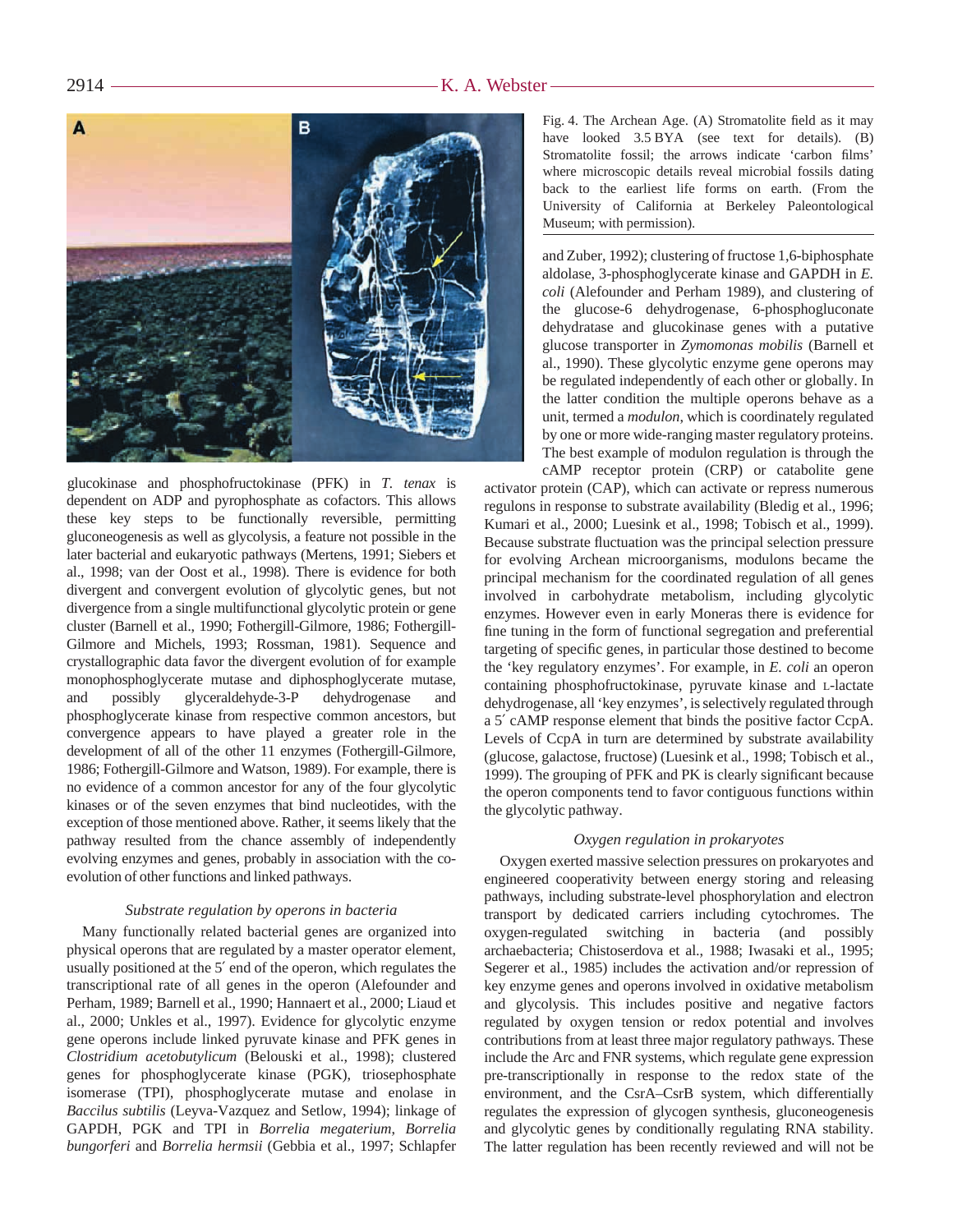P

**MARITA ALIANDE** 

(–)

*cyd*AB

*cyo*ABCDE

 $+O_2$ 

ATP

 $O<sub>2</sub>$ 

Fig. 5. Regulation of gene expression by redox-sensitive Arc and Fnr pathways. Under aerobic conditions, ArcB and ArcA are sequentially activated by phosphorylation. ArcA negatively regulates the transcription of the *cyo*ABCDE operon, which encodes

cytochrome *bo* oxidase (high *V*max, low oxygen affinity) and positively regulates *cyd*AB encoding cytochrome *bd* oxidase (low *V*max, high oxygen affinity). Fnr is inactive under aerobic conditions, but at low oxygen it undergoes a conformational change, probably mediated by reduction of ferric to ferrous iron at an iron-sulphur

center. Conformationally activated Fnr binds DNA at sites with the inverted repeat sequences TTGAT —— ATCAA. Fnr binding represses *cyo*ABCDE and *cyd*AB operons and induces transcription from the operons *dms*ABC (dimethyl sulfoxide/trimethylamine-*N*-oxide

Arc<sub>B</sub>

**ArcA** 

P

(+)

reductase), *frd*ABCD (fumarate reductase), and *nar*GHJI (nitrate reductase). Cross-talk between the two pathways at *cyo*ABCDE and *cyd*AB is indicated by the broken arrow. Under microaerophilic conditions as oxygen becomes limiting, *cyd*AB is optimally active and ArcA may successfully compete Fnr to activate the regulator under these conditions (Bunn and Poyton, 1996).

discussed here (Bunn and Poyton, 1996); we will briefly consider the oxygen-regulated Arc and FNR systems because they may be the precursors of eukaryotic glycolytic enzyme gene regulation by hypoxia.

The Arc system is involved in the repression of aerobic functions under anaerobic conditions. Arc A represses the expression of the succinate dehydrogenase, citric acid cycle and glyoxylate cycle enzyme genes, and activates cytochrome *d* oxidase under hypoxic conditions, thereby shutting off the succinate dehydrogenase–cytochrome oxidase pathway and activating electron transport through the *d*-cytochrome, which has a higher affinity for oxygen (Parkinson and Kofoid, 1992). The mechanism is a classical two-component signal-transducing



system, involving a membrane-bound redox sensor and protein kinase (ArcB) and a cytoplasmic regulator (ArcA) with a DNAbinding domain (see Fig. 5). Signals from the electron transport chain (probably the redox state of heme or other iron-containing component) activate ArcB, which transmits the signal to ArcA and initiates the cascade of gene regulation. The FNR system is also involved in the anaerobic activation and repression of a wide variety of metabolic enzymes by a mechanism that parallels that of the CAP system (Chang and Meyerowitz, 1994; Parkinson and Kofoid, 1992). Expression of more than ten enzymes involved in anaerobic energy metabolism, including fumarate reductase and glycerol-3-phosphate dehydrogenase, is induced when the FNR system is activated (Spiro and Guest, 1991). Activation is believed

Fnr **F**nr  $+$  O<sub>2</sub>

> *cyo*ABCDE *cyd*AB

 $(+)$   $(+)$ 

 $(Fe<sup>2+</sup>)$ 

TTGAT ---- ATCAA

*dms*ABC *frd*ABCD *nar*GHJI

 $-$  O<sub>2</sub>

 $(Fe^{3+})$ 

to involve a redox switch within the FNR protein involving cysteine-bound metal ions. A conformational change of the protein creates an active DNA binding site that promotes transcription. The target sequence for activated FNR usually resides about 40 bp upstream of the transcriptional initiation site and includes the consensus sequence nTTGATnnnnATCAAn, which is a typical binding site for dimer-DNA-binding proteins containing helixturn-helix motifs (Kiley and Reznikoff, 1991). This is significant because it may be the first example of a

Fig. 6. Example of Vendian flossils from the Ediacara Hills region in Southeast Australia. Arrows indicate microorganisms with amoeboid, hydra and sponge-like features, many with cilia-like structures indicating motility. (From the University of California at Berkeley Paleontological Museum: with permission).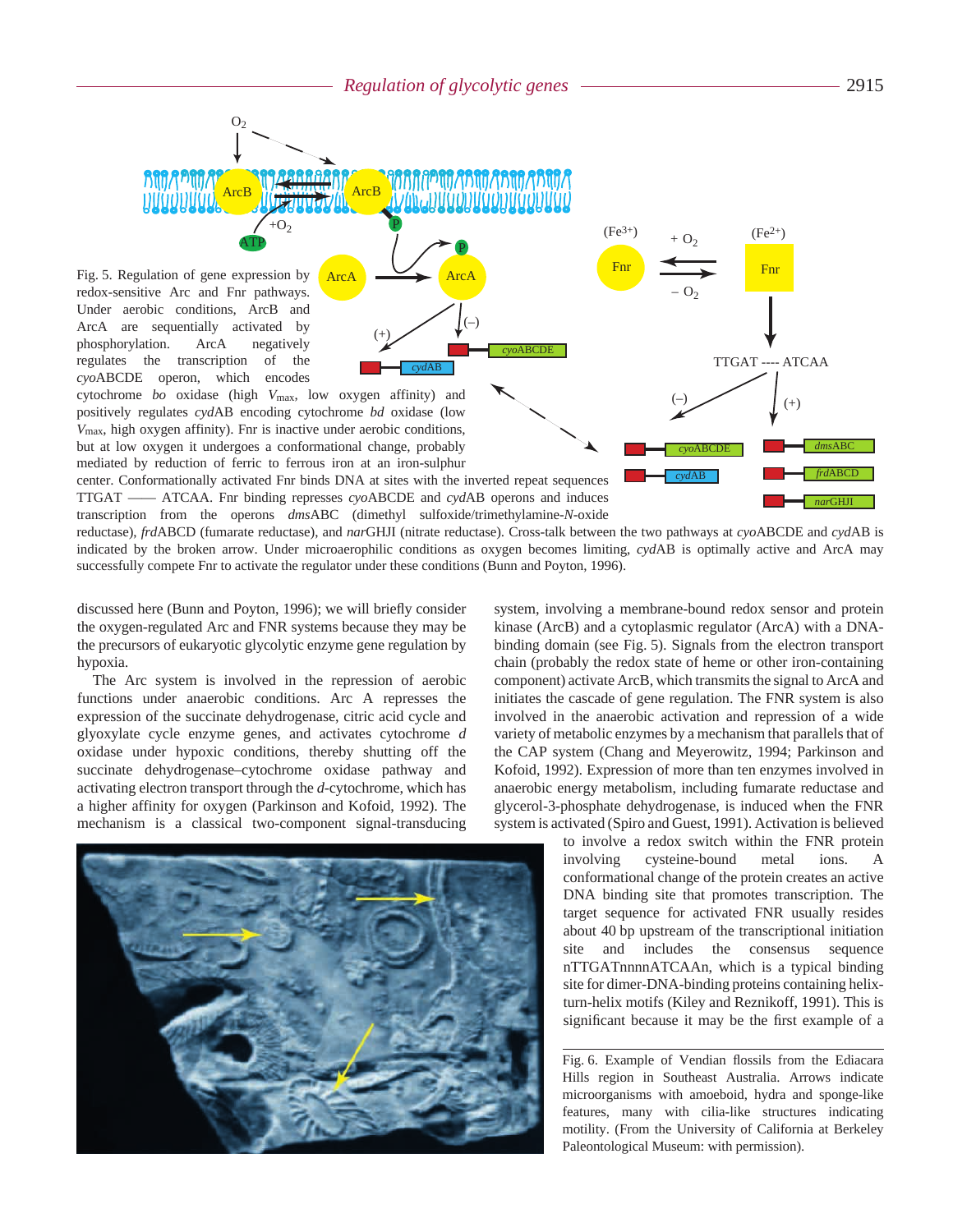positive-acting transcription factor with helix-turn-helix motifs that is activated by hypoxia and involved in the coordinate regulation of genes that ultimately determine glycolytic functions. Conformational regulation by reversible binding of metals to cysteine sites is reminiscent of the redox responses of zinc finger transcription regulators, the most common regulators of gene expression in eukaryotes (Webster et al., 2001). Redox-dependent conformational changes also contribute to the transcriptional activation of mammalian glycolytic enzyme genes by specific helix-turn-helix factors (see below).

Notably, none of the aerobic/anaerobic regulatory systems described above directly regulate glycolytic enzyme genes, although cross talk between the Arc, FNR and CcpA networks causes changes in the transcription rates of glycolytic enzyme operons in response to carbohydrate. The absence of a direct regulation of glycolytic enzyme gene transcription (by substrates, alternative pathways such as sulfur, or oxygen) in the Archean era and subsequently in bacteria would be predicted if such regulation was acquired during the selection and gene shuffling that accompanied the transition to oxidative metabolism. The establishment of direct oxygen regulation of glycolytic enzyme genes may in fact have paralleled mitochondrial symbiosis and the establishment of compartmented energy pathways. Photosynthetic cyanobacteria underwent a major expansion 1.5 BYA, producing >1000 different variants and initiating a rapid increase of atmospheric oxygen (Kasting, 1993; Reid et al., 2000). Atmospheric oxygen during the Archean period was less than 1% of the current level, but by about 1.8 BYA it was 15%, and probably increased to the current level by 0.5 BYA. This accumulated oxygen had a major impact on life. It has been estimated that as much as 99% of the existing anaerobic life forms were extinguished by the toxic byproducts of reactive oxygen (Cannio, 2000). Oxygen allowed the rapid diversification and expansion of survivors because of the increased energy made available from oxidative metabolism. The main expansion occurred within the eukaryotic kingdom, stimulated by the high energy-producing potential of mitochondria. Mitochondria contributed a highly efficient energy production system that was partially insulated from other cellular functions. Metabolic and gene regulatory pathways, including responses to hypoxia, arose in parallel to coordinate mitochondrial and glycolytic function (Webster et al., 1990).

## *Eukaryotic glycolytic genes*

The archeological period known as the 'Vendian' is thought to include the earliest species that survived the oxygen explosion (Li et al., 1998; Rasmussen et al., 2002; Seilacher et al., 1998). Organisms within this period bridge the gap between the late Precambrian and early Cambrian periods and represent the ancestors of most if not all eukaryotes. Rich deposits of Vendian fossils have been discovered in three major locations: the Ediacara Hills in Southeast Australia, the Russian Winter coast, and Misty Point in Newfoundland, Canada. Examples of these fossils are shown in Fig. 6. Vendian life forms representing the transition to eukaryotic organisms include sponges, hydra, filamentous algae and fungi. Estimates of the start of the Vendian period vary from about 0.8 to more than 1 BYA. Yeasts belong to the Fungi, and are all facultative anaerobes capable of growth with or without functional mitochondria (Ferguson and von Borstel., 1992).

Studies with the yeast *Saccharomyces cerevisae* illustrate elegantly the powerful selection pressures that are inherent for a dual aerobic/anaerobic lifestyle. The requirement to survive and grow under different oxygen tensions has promoted the establishment of a system for coordinately and simultaneously regulating multiple unlinked genes (Zitomer et al., 1997). To grow anaerobically, *S. cerevisae* requires supplements of sugar, unsaturated fatty acids, sterol and methionine because of oxygen-dependent steps in the biosynthesis of these essential metabolites. Under hypoxic conditions the genes encoding these oxygen-dependent enzymes are coordinately induced so that optimal use can be made of oxygen as it becomes the limiting substrate (Jiang, Y. et al., 2001; Vasconcelles et al., 2001). At least 10 genes are induced when *S. cerevisae* are cultured under hypoxia and there are close parallels between these regulatory pathways and those that regulate glycolytic enzyme and other hypoxia-responsive genes in higher mammals. The *S. cerevisae* OLE1 gene encodes a δ9 fatty acid desaturase that is essential for fatty acid synthesis. OLE1 is induced by hypoxia, transition metals and iron chelators. An element in the OLE1 gene promoter with the sequence ACTCAACAA is responsible for the response to hypoxia. This element named LORE (for low oxygen responsive element) can confer hypoxia inducibility to a heterologous promoter and binds a specific hypoxia-inducible protein. Additional LORE elements have been identified in the promoters of other hypoxia-inducible genes, suggesting a mechanism for a global synchronized response to hypoxia in *S. cerevisae* (see Fig. 7). This is perhaps the earliest evidence of a regulatory system capable of mediating a global response of multiple unlinked genes to changes in oxygen tension. Although the sequence of the LORE does not resemble any identified mammalian LORE (or hypoxia-response element, HRE), the common responses of *S. cerevisae* LOREs and eukaryotic HREs to hypoxia, transition metals and iron chelators suggests related pathways (see below; Jiang, Y. et al., 2001; Vasconcelles et al., 2001).

Genes that are coordinately regulated by LORE or equivalent elements in yeast include SUT1, GPG2, PAU, DNA1 and TIR/SRP1 (Vasconcelles et al., 2001). A second negative regulatory system operates in combination with LOREs to provide an enhanced and inversely coordinated response to selected stimuli (Fig. 7). These two systems probably represent combinations of ancient and newly acquired regulators that have undergone coadaptation. In the ROX-1p repressor system, hypoxia/anaerobic responsive genes are repressed under aerobic conditions by ROX-1 binding to elements with the consensus sequence CCATTGTTCTC. ROX-1 in turn is regulated by a second factor, HAP1, which binds to sites with the sequence CGG(N6)CGG. HAP1 requires bound heme to activate transcription and when heme levels are high under aerobic growth conditions, HAP1 is active, high levels of ROX-1 are produced and the target genes are repressed. Conversely, when heme levels drop under anaerobic/hypoxic conditions HAP1 becomes inactive, ROX-1 levels decrease and repression of the target genes is relieved. There are clear parallels between the ROX-HAP pathway and the Arc system in bacteria discussed above (reviewed in Bunn and Poyton, 1996).

Neither the LORE nor ROX elements appear to directly regulate glycolytic enzyme genes. This implies that the regulation of these genes by hypoxia was a later acquisition, possibly associated with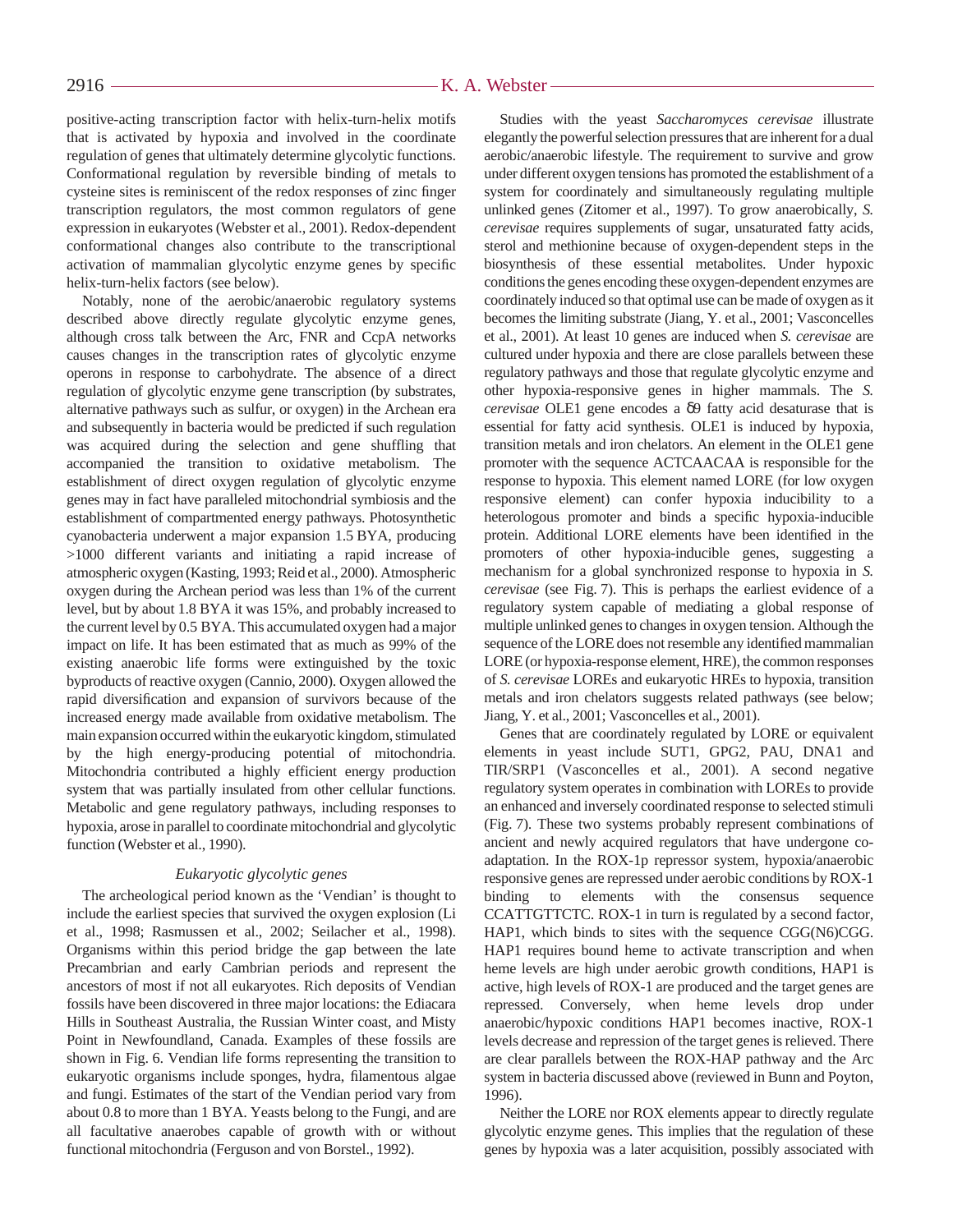*Regulation of glycolytic genes* 2917





Fig. 7. Positive and negative regulation of gene expression in yeast. Under anaerobic conditions the LORE-BP (low oxygen response element binding protein) is activated. The mechanism of activation parallels that of higher eukaryotes insofar as anaerobic induction can be mimicked by transition metals and desferroximine. The possible involvement of a proline-hydroxyproline

active site has not been demonstrated in this system as it has in the HIF-1 pathway (see Fig. 9). LORE-BP is a positive-acting transcription factor that binds and activates hypoxia-response genes with the sequence ACTCAACAA. The HAP1-Rox-1 pathway operates in parallel with the LORE pathway. HAP-1 requires heme as a cofactor and is activated under aerobic conditions when heme levels are high. HAP-1 is a positive transcription factor for multiple aerobic genes (genes required for aerobic metabolism and functions) through binding to the recognition sequence CGG(N6)CGG. The ROX-1 promoter region contains the HAP-1 binding site and is activated by HAP-1. ROX-1 is a repressor that negatively regulates (hypoxic) genes containing the sequence CCATTGTTCTC. Consequently HAP-1 coordinately regulates both aerobic and hypoxic genes.

multicellularity and genome expansion. Glycolytic enzyme genes in *S. cerevisae* are, however, strictly regulated by the carbon source through a mechanism that may be the forerunner of oxygen regulation. The rates of transcription of different glycolytic enzyme genes increases by up to 100-fold when *S. cerevisae* is switched from acetate to fermentative growth on glucose. The regulation involves complex interactions between a number of *cis*-acting promoter elements and *trans*-acting transcription factors that include GCR1, RAP1, ABF1 and GAL11 proteins (Bunn and Poyton, 1996). There is evidence that genes encoding the key glycolytic control enzymes PK and PFK are preferentially regulated (for a review, see Nishi et al., 1995). The regulation of glycolytic enzymes and genes by carbohydrate metabolism in yeast is a powerful illustration of the importance of bioenergetic pathway switching in determining the fitness of an organism. Under anaerobic fermentative conditions glycolytic enzyme proteins can account for >50% of the total yeast protein (Nishi et al., 1995). This level of protein production would be a selective disadvantage for oxidative growth and in fact it is not seen in any other eukaryote. Aerobic adaptation and multicellularity during the Cambrian expansion involved a systematic reduction in the maximum expression levels of glycolytic genes through a decrease of basal promoter strength. Genome expansion for glycolytic enzyme genes also included the acquisition of multiple tissue-specific isoforms as separate genes and the acquisition of mechanisms to simultaneously and coordinately regulate the entire pathway of genes in response to oxygen tension.

#### *Glycolytic genes in multicellular eukaryotes*

Multicellular eukaryotes of increasing complexity developed during the Vendian period and expanded rapidly in the Devonian,



Fig. 8. (A) The Rhynie valley in Scotland. (B) Devonian fossilized fern leaves about 0.8 billion years old. (From the University of California at Berkeley Paleontological Museum; with permission).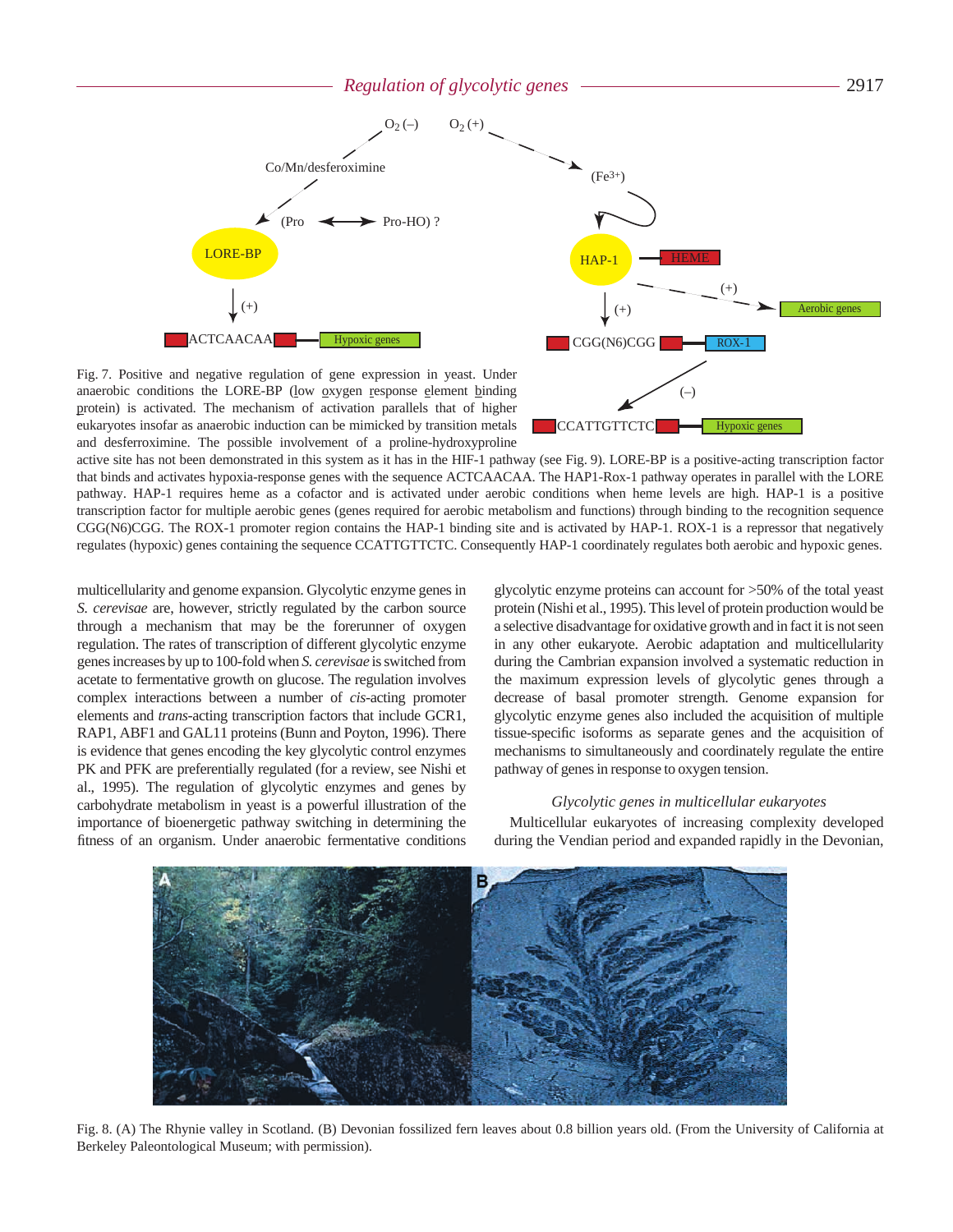## $-K. A.$  Webster-

Carboniferous, and Permian periods. The Rhynie valley in Scotland is one of the richest sources of Devonian deposits (Fig. 8) with extensive fossil evidence of higher plants dating back 0.8 billion years. Like fungi, higher plant glycolytic enzyme genes have introns, TATA control elements and transcriptional regulatory sites; unlike earlier eukaryotes and prokaryotes, all of the glycolytic enzyme genes are physically separated and scattered seemingly randomly around the genome, mostly on separate chromosomes, posing additional mechanistic requirements for coordinate regulation (Webster and Murphy, 1988).

Analyses of the root system of the monocotyledon *Zea mays* (maize) lead to the first identification of hypoxia-responsive DNA elements in glycolytic enzyme gene promoters. The root systems of many higher plants penetrate deeply into anaerobic waterlogged earth and cells, particularly at the root tips, have adapted to anoxia. Exposure of maize root cells to hypoxia results in the induction of approximately 20 proteins, deemed anaerobic polypeptides (Dennis et al., 1988; Dolferus et al., 1994; Olive et al., 1991). Many of these proteins are enzymes involved in glycolytic or fermentative carbohydrate metabolism and include two alcohol dehydrogenases, glucose phosphate isomerase, aldolase and lactate dehydrogenase. Two anaerobic response elements (ARE) were identified in the proximal promoters of the *aldolase* and *Adh1* genes. The first site contained the consensus sequence TGGTTT and was present in the *aldolase* promoter at -70 bp upstream from the transcription start site, and in the *Adh1* promoter at position –111. The second site contained the consensus GC(G/C)CC and was present at –135 and –120 of the *Adh1* promoter (Olive et al., 1991). Mutation of these elements resulted in the loss of response to hypoxia. Further studies revealed the specific binding of a protein to the GC-rich element and this protein was designated GCBP-1 (GC-rich binding protein-1). This protein has not been fully characterized; its abundance is not changed by hypoxia, it requires accessory proteins and/or post-translational modifications to mediate transcriptional activation by hypoxia, and its binding to the GC site is competed by members of the Sp1 family of zinc finger transcription factors. There may be strong parallels between this regulatory pathway and that described below for the regulation of mammalian muscle-specific pyruvate kinase (PKM) and β-enolase genes (Discher et al., 1998; Webster et al., 2001). These elements represent the earliest examples of hypoxia response elements directly controlling individual glycolytic enzyme genes. They may also provide a clue as to how hypoxia response elements were selected from other stress response pathways of regulation, including temperature and osmolarity, both of which featured significantly as evolutionary selection pressures.

Hypoxia, dehydration and hypothermia induce the *Adh* gene in the roots of the dicotyledon, *Arabidopsis thaliana*. The promoter contains a single GT/GC motif, which has a similar sequence to the monocotyledon *Zea mays* GC site described above, except that the GT motif is in reverse orientation (Dolferus et al., 1994). However, the *Arabidopsis Adh* promoter contains a second motif with the sequence CCACGTGC. The core sequence of this motif, ACGTG, is the binding site for the major hypoxia regulatory binding protein in mammalian cells called hypoxia inducible factor-1 $\alpha$  (HIF-1 $\alpha$ ). Interestingly this motif appears to be required for *Adh* gene induction by hypothermia, dehydration and UV light, but not hypoxia, whereas the hypoxia response is determined by the GT/GC sequence. The reversal of the use of these elements in mammalian genes seems remarkable, although as discussed below, both HIF-1 and GC elements may contribute to the hypoxia response of glycolytic enzyme genes in mammals.

## *Regulation of glycolytic enzyme genes in fish, insects and mammals*

The regulation of glycolytic enzyme genes by hypoxia in insects, fish, reptiles, birds and mammals and possibly all mobile multicellular species is multifactorial, with clear origins in the prokaryotic and fungal regulatory systems (Bacon et al., 1998; Bruick and McKnight, 2001; Hochachka and Lutz, 2001; Jiang, H. et al., 2001; Soitamo et al., 2001). Animal glycolytic enzyme genes are regulated both coordinately and individually by hypoxia-responsive transcription factors including hypoxiainducible factor-1 $\alpha$  (HIF-1 $\alpha$ ), SP-1 family factors, AP-1 and possibly metal response elements (MREs) (Discher et al., 1998; Hochachka and Lutz, 2001; Murphy et al., 1999; Webster et al., 2000). HIF-1 $\alpha$  is probably the main component and is largely responsible for coordinating the induction. The core consensus sequence for HIF-1 $\alpha$  binding is ACGT, and active HIF-1 $\alpha$ binding sites have been reported in at least eight glycolytic enzyme genes, usually in the proximal promoter regions (Riddle et al., 2000). Glycolytic enzyme genes with HIF-1 sites include PFK, aldolase, pyruvate kinase, PGK, enolase, LDH, hexokinase and GAPDH (Firth et al., 1994; Semenza et al., 1996). Active HIF-1 binding sites are present in these genes at the following positions: mouse PFKL, first intron, +336/+361; human PGK1, promoter, –309/–290, and 5′ untranslated region, +31/+11; human ENO1, promoter, –585/–610; human ALDA, promoter, –204/–180, and first intron, +125/+150; mouse LDHA, promoter, –75/–50. Although other regulatory elements may be involved, the HIF-1 pathway appears to be sufficient to account for the observed induction of these genes by hypoxia. It is not yet clear whether HIF-1 contributes to the regulation of the other glycolytic enzyme genes, glycogen phosphorylase, phosphoglucomutase, phosphoglucose isomerase or triosephosphate isomerase. Glycogen phosphorylase is induced by hypoxia in tissues from turtles to humans (Mehrani and Storey, 1995; Parolin et al., 2000) and our laboratory has show that TPI is induced coordinately by hypoxia with the other glycolytic enzymes in cultured muscle cells (Webster, 1987). It seems probable that the full complement of glycolytic enzyme genes is induced at some level by hypoxia.

The HIF-1 pathway has been described in insects and fish but not in plants or fungi, and it is possible that the pathway developed in the Silurian period about 500 MYA when highly mobile sea and land species were evolving. The sequence ACGTC is essential (although not sufficient) for gene activation by HIF-1 and, as discussed above, the same sequence is required for the hypothermia, dehydration and the UV response of *Arabidopsis* genes involved in carbohydrate metabolism. It seems likely that this recognition sequence and the protein that binds it are related in plants and animals, and this may provide the link between gene regulation in hypoxic root tips and the HIF-1 pathway of insects, fish, birds and mammals.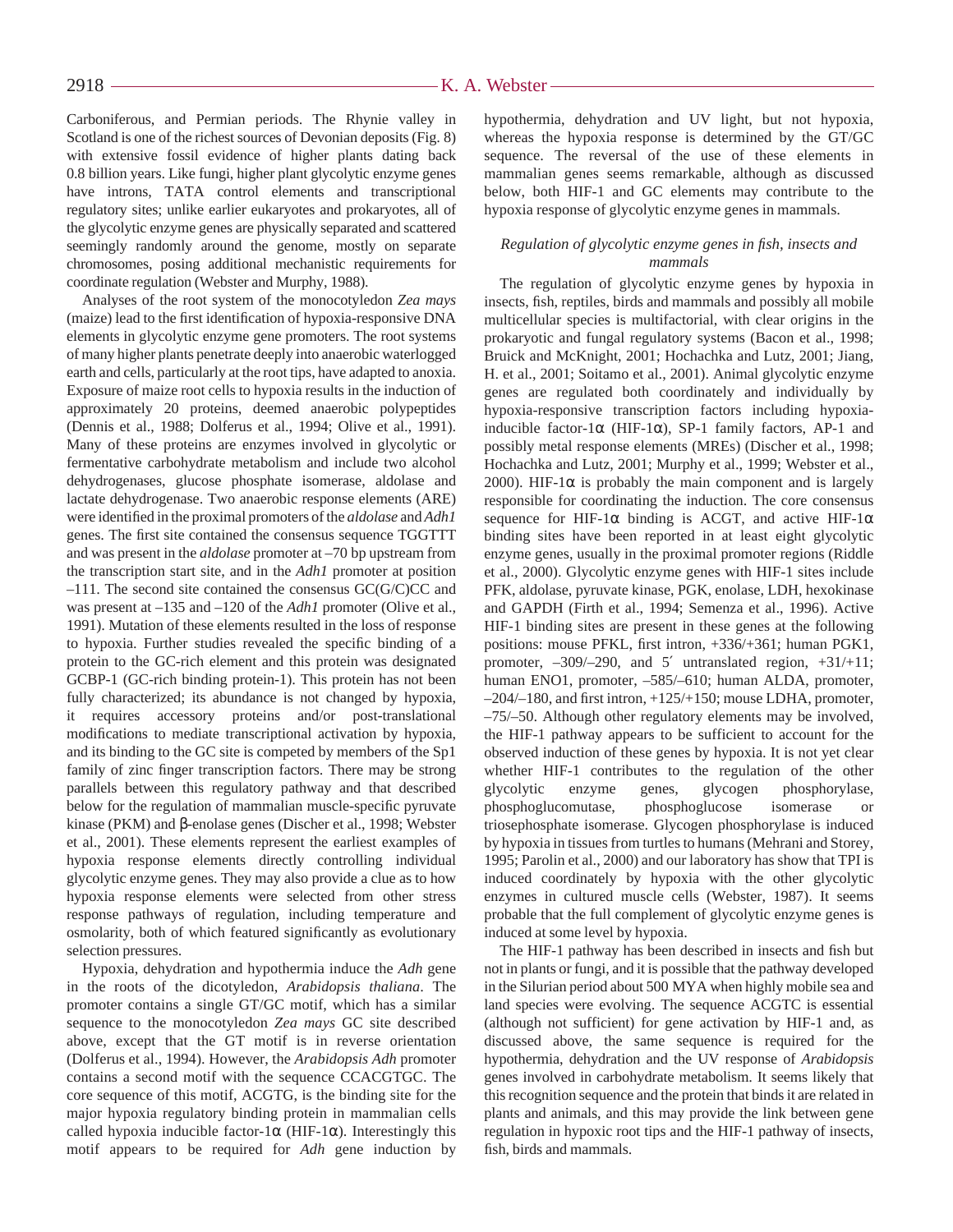## *Role of HIF-1*<sup>α</sup>

Fig. 9 shows the essential features of gene regulation by HIF-1 $\alpha$ . The pathway allows for a rapidly reversible activation of genes in response to hypoxia because the HIF-1 $\alpha$  gene is constitutively active and regulation is at the level of protein stability. Under aerobic conditions HIF-1 $\alpha$  is targeted by the ubiquitin degradation system through a redox modulated hydroxyproline residue, which appears to regulate the conformation of the protein (Bruick and McKnight, 2001; Jaakkola et al., 2001). This results in rapid degradation such that HIF-1 $\alpha$  protein is undetectable in most aerobic cells and tissues but accumulates within minutes when the cells are exposed to hypoxia. The development of a rapid and coordinated response to changes of oxygen tension may have been a significant force in the early Cambrian period, providing a selective advantage to cells and organisms that could tolerate aerobic and hypoxic environments and shuttle rapidly between the two. Our experiments show that switching of muscle cells from aerobic to hypoxic growth conditions results in an approximately 12-fold increase of glucose consumption (and lactic acid production) and net 3- to 5-fold increase of glycolytic enzyme proteins (Webster et al., 1993, 1994, 1999). To maintain equilibrium, glucose transport and acid efflux must be correspondingly increased. The glucose transporter GLUT-1 is also positively regulated through HIF-1 $\alpha$ , introducing an elegant coordination of glucose utilization and uptake. Hypoxia-regulation of proton translocation genes has not been reported but seems likely. The coordination of glycolytic enzyme activity with glucose and acid regulation may have been an early Silurian adaptation that paralleled multicellularity and increased mobility.

HIF-1 appears to be the only transcription factor that is dedicated specifically to the regulation of gene expression by hypoxia. However, it is not the only factor involved in the response. It may be significant that the 'TGGTTT' and G/C elements that mediate the response of *Arabidopsis* to hypoxia resemble the binding sites



#### **Summary and Conclusions**

The principal stages in the evolution of glycolytic enzyme gene regulation by hypoxia are shown in Table 1. It is not clear precisely how or when coordinate regulation was acquired by higher animals, but there are several interesting features that may represent developmental milestones. The *S. cerevisae OLE1* gene, encoding a rate-limiting enzyme for fatty acid biosynthesis, is one of several genes that are coordinately regulated by hypoxia through common LORE regulatory sites in fungi. The LORE site has properties that strongly parallel the HIF-1 $\alpha$  pathway, including



Fig. 9. Regulation of mammalian glycolytic enzyme genes by the HIF-1 $\alpha$  and Sp1 family transcription factors. A proline residue at position 564 on the HIF-1α protein (illustrated as a helix-turn-helix structure) is hydroxylated at physiological oxygen tension, causing a conformational change and rendering the protein susceptible to ubiquitination (Ub). Ubiquitinated protein is rapidly degraded by the proteosome. Under hypoxia, this pathway is blocked; HIF-1 $\alpha$  accumulates, dimerizes the aryl hydrocarbon nuclear transporter (ARNT), translocates to the nucleus, and activates responsive genes including glycolytic enzymes by binding to sequences containing the consensus ACGT site. In a second redox-regulated step, p300 can only be recruited to activate the HIF-1 $\alpha$  complex when the Asp-851 residue is not hydroxylated. In a parallel hypoxia-regulated pathway, Sp1 and Sp3 (zinc fingers) compete for binding to GC-rich DNA sequences; Sp1 is a positive transcriptional activator while Sp3 can repress transcription. Hypoxia favors degradation of Sp3 (by an unknown mechanism), promoting the full inducing activity of Sp1.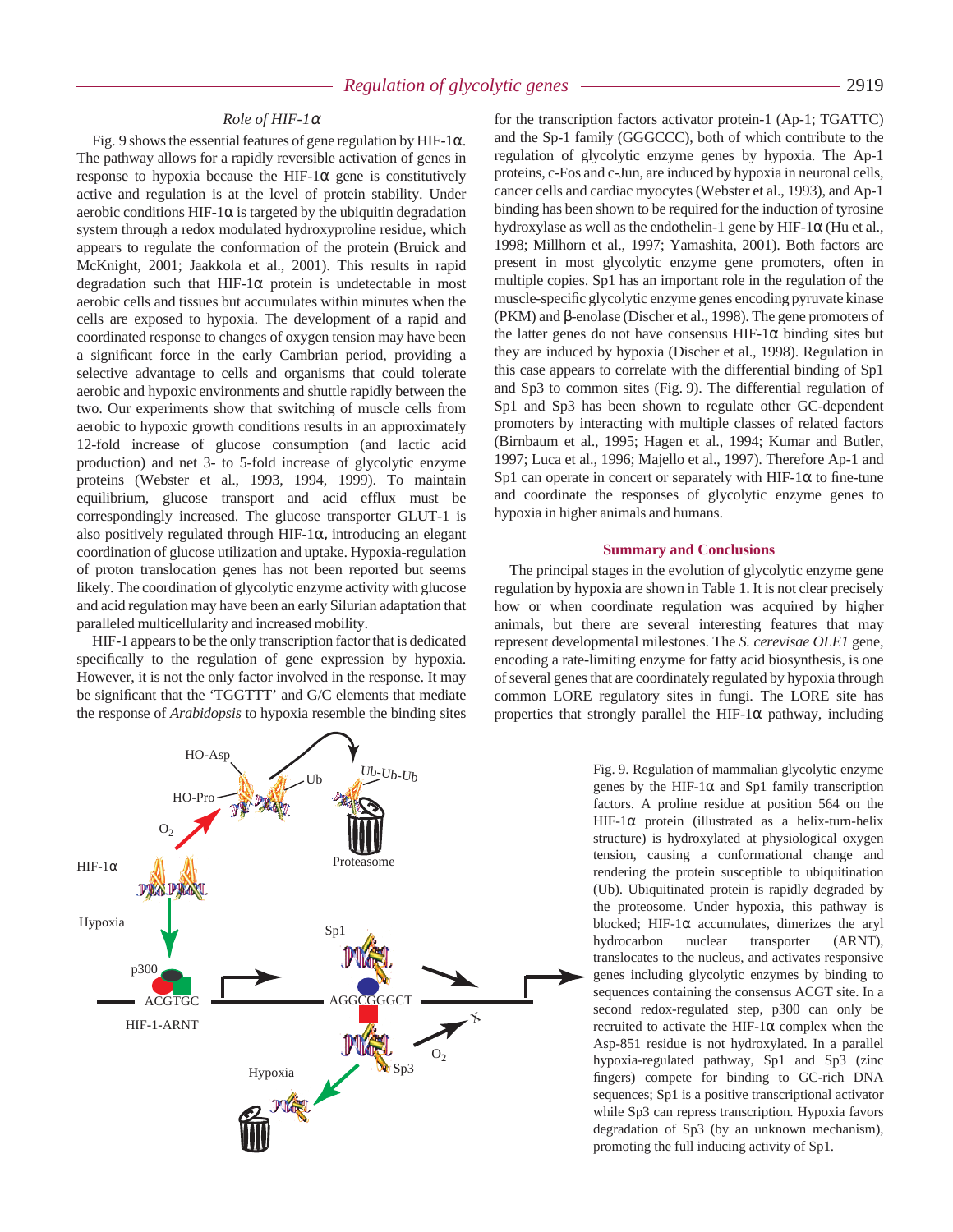| <b>BYA</b> | Period                | Organism         | Regulator                                              | Element                                                         | Response                   |
|------------|-----------------------|------------------|--------------------------------------------------------|-----------------------------------------------------------------|----------------------------|
| 3.5        | Archea <sup>1</sup>   | Therm/S-Bacteria | Carbohydrate<br>Sulfur/Phosphate                       | cre/ccpA<br>?                                                   | Global<br>Global           |
| 1.0        | Vendian <sup>2</sup>  | Fungi/Yeast      | Carbohydrate<br>Hypoxia/Anoxia<br>Hypoxia (Repression) | GCR1<br>LORE: ACTCAACAA<br>ROX-1: CCATTGTTCTC<br>HAP1: CGGN6CGG | Key enzymes<br>Key enzymes |
| 0.6        | Devonian $3$          | Higher plants    | Hypoxia/anoxia<br>(Other stress)                       | <b>HREs</b><br><b>TGGTTT</b><br>GC(G/C)CC<br><b>ACGTG</b>       | Key enzymes                |
| 0.4        | Silurian <sup>4</sup> | Fish/Insects     | Hypoxia                                                | $HRE/HIF-1\alpha$<br><b>ACGTG</b>                               | Coordinate                 |
| $\theta$   | Cambrian              | Animals/Mammals  | Hypoxia                                                | HRE/HIF-1/Ap-1/Sp1<br>ACGTG<br><b>TGATTC</b><br>GC(G/C)GC       | Coordinate                 |

Table 1. Milestones in the acquisition of coordinate regulation of glycolytic enzyme genes by hypoxia

BYA is billion years ago.

<sup>1</sup>Strictly anaerobic organisms in the Archean period developed sophisticated pathways for substrate regulation of bioenergetic enzyme gene expression, including regulation by sulfur and phosphorus.

2The Vendian organisms are representative of the transition to oxidative metabolism and include the first examples of oxygen-regulated gene switching.

<sup>3</sup>The Devonian period includes the first example of anaerobic response elements in glycolytic enzyme genes, including regulation by the sequence element ACGT that binds factor HIF-1 $\alpha$  in higher animals (but not plants).

4Contemporary pathways that coordinate glycolytic enzyme gene expression in response to hypoxia probably originated in the Silurian period, coincident with multicellularity and metabolic compartmentation.

activation by transition metals and desferrioxamine, suggesting a similar pathway of regulation. Therefore LOREs may be the forerunners of animal hypoxia response elements, although LOREregulated glycolytic enzymes were not reported in fungi. A second pathway with close parallels to hypoxia and glycolysis is the stress response in plants. Common sequence elements regulating alcohol dehydrogenases, glucose phosphate isomerase, aldolase and lactate dehydrogenase have been described in plants. In *Arabidopsis thaliana*, two elements determine the response to osmotic, hypothermic or hypoxic stress. One of these elements is a GC-rich sequence with similarity to the binding sites of the Sp1-family factors, and the second is an element with a sequence identical to the mammalian HIF-1 $\alpha$  binding site. Both of these elements play important roles in the responses of glycolytic enzyme genes to hypoxia in higher animals. It seems probable therefore that coordinated regulation of glycolytic enzyme genes by HIF-1, Sp-1 and AP-1 has its roots in the early Vendian and Devonian periods and obtained its current arrangement by genetic reorganization during the Silurian period, possibly in parallel with increased mobility and multicellularity.

The ability to modulate glycolytic enzyme gene expression in response to oxygen tension probably conveyed significant selective advantages to life forms at many stages of evolution. The advantages of such a switch are evident from the waterlogged root tips of plants to hibernating mammals, exercising 'glycolytic' skeletal muscles in all higher animals, and ischemic skeletal and cardiac muscles in humans (Hochachka and Lutz, 2001; Mehrani and Storey, 1995; McClelland, et al., 1998; Vogt et al., 2002; Webster et al., 2000). Hypoxia is a much more frequent condition than is generally realized. The HIF-1 pathway is activated at oxygen tensions less than about 40 mmHg (5%  $O_2$ ) (Iyer et al.,

1998; Semenza, 2001). Whereas the  $P_{\text{O}_2}$  in the atmosphere is about 150 mmHg, the normal  $P<sub>O<sub>2</sub></sub>$  of most tissues is in the range 50–70 mmHg (Hochachka, 1999). Therefore small changes in the supply and demand for oxygen can tilt the balance to promote the activation of hypoxia-dependent genes. Both cardiac and skeletal muscles can survive extended periods of hypoxia, during which time glycolytic enzyme genes become fully induced (Webster and Murphy, 1988; Webster et al., 1990). When maximally activated, the levels of glycolytic enzymes in muscle can reach almost 20% of total soluble protein (Webster, 1987; Webster and Murphy, 1988). Continuous production of this level of protein may be of negative selective value under aerobic conditions when oxidative phosphorylation produces more than 95% of cellular ATP, but it may be essential for the survival of cells and tissues subjected to chronic or repetitive hypoxia.

#### **Dedication**

This review is dedicated to the memory of Dr Peter W. Hochachka (1937–2002), an inspired scientist whose contributions to zoology, physiology and the study of adaptations to hypoxia in higher organisms is unsurpassed. Peter, a close friend and much-admired colleague was also the inspiration behind this review.

This work was supported by National Institutes of Health grants HL44578, HL69812, HL07294 and award # BM034 from the Chiles Endowment Biomedical Research Program of the Florida Department of Health. The opinions, findings, and conclusions or recommendations expressed in this publication are those of the author(s) and do not necessarily reflect the views of the Biomedical Research Program or the Florida Department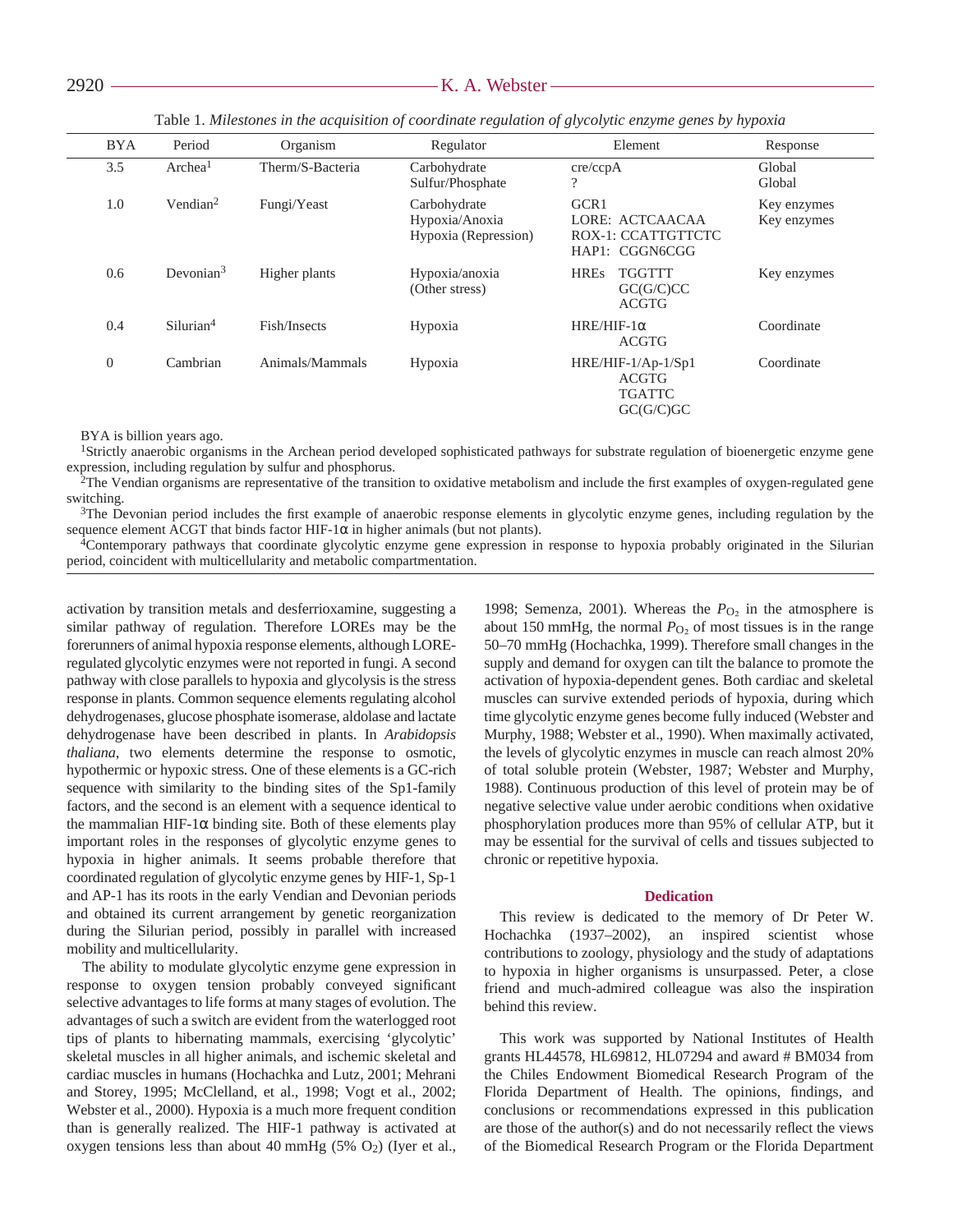of Health. I also acknowledge the University of California at Berkeley, Museum of Plaeontology for their generous permission to use their materials for Figs 4, 6 and 8.

#### **References**

- **Alefounder, P. R. and Perham, R. N.** (1989). Identification, molecular cloning and sequence analysis of a gene cluster encoding the class II fructose1,6 bisphosphate aldolase, 3-phosphoglycerate kinase and a putative second glyceraldehyde 3-phosphate dehydrogenase of *Escherichia coli*. *Mol. Microbiol.* **3**, 723-732.
- **Bacon, N. C., Wappner, P., O'Rourke, J. F., Bartlett, S. M., Shilo, B., Pugh, C. W. and Ratcliffe, P. J.** (1998). Regulation of the Drosophila bHLH-PAS protein Sima by hypoxia: functional evidence for homology with mammalian HIF-1 alpha. *Biochem. Biophys. Res. Commun*. **249**, 811-816.
- Barnabas, J., Schwartz, R. M. and Dayhoff, M. O. (1982). Evolution of major metabolic innovations in the precambrian. *Orig. Life* **12**, 81-91.
- **Barnell, W. O., Yi, K. C. and Conway, T.** (1990). Nucleotide sequence and genetic organization of a *Zymomonas mobilis* gene cluster that encodes several enzymes of glucose metabolism*. J. Bacteriol.* **172**, 7227-7240.
- **Belouski, E., Watson, D. E. and Bennett, G. N.** (1998). Cloning, sequence, and expression of the phosphofructokinase gene of *Clostridium acetobutylicum* ATCC 824 in *Escherichia coli*. *Curr. Microbiol*. **37**, 17-22.
- **Birnbaum, M. J., van Wijnen, A. J., Odgren, P. R., Last, T. J., Suske, G., Stein, G. S. and Stein, J. L.** (1995). Sp1 trans-activation of cell cycle regulated promoters is selectively repressed by Sp3. *Biochemistry* **34**, 16503-16508.
- **Bledig, S. A., Ramseier, T. M. and Saier, M. H., Jr** (1996). Frur mediates catabolite activation of pyruvate kinase (pykF) gene expression in *Escherichia coli*. *J. Bacteriol.* **178**, 280-283.
- **Bruick, R. K. and McKnight, S. L.** (2001). A conserved family of prolyl-4 hydroxylases that modify HIF*. Science* **294**, 1337-1340.
- **Brunner, N. A., Brinkmann, H., Siebers, B. and Hensel, R.** (1998). NAD+ dependent glyceraldehyde-3-phosphate dehydrogenase from *Thermoproteus tenax*. The first identified archaeal member of the aldehyde dehydrogenase superfamily is a glycolytic enzyme with unusual regulatory properties. *J. Biol. Chem.* **273**, 6149-6156.
- **Bunn, H. F. and Poyton, R. O.** (1996). Oxygen sensing and molecular adaptation to hypoxia. *Physiol. Rev.* **76**, 839-885.
- **Cannio, R., Fiorentino, G., Morana, A., Rossi, M. and Bartolucci, S.** (2000). Oxygen: friend or foe? Archaeal superoxide dismutases in the protection of intraand extracellular oxidative stress. *Front. Biosci.* **5**, D768-D779.
- **Chang, C. and Meyerowitz, E. M.** (1994). Eukaryotes have 'two-component' signal transducers. *Res. Microbiol.* **145**, 481-486.
- **Chistoserdova, L., Vorholt, J. A., Thauer, R. K. and Lidstrom, M. E.** (1998). Cl transfer enzymes and coenzymes linking methylotrophic bacteria and methanogenic Archaea. *Science* **281**, 99-102.
- **Conway, T.** (1992). The Entner–Doudoroff pathway: history, physiology and molecular biology. *FEMS Microbiol. Rev.* **9**, 1-27.
- **D'Angio, C. T. and Finkelstein, J. N.** (2000). Oxygen regulation of gene expression: a study in opposites. *Mol. Genet. Metab*. **71**, 371-380.
- **DeLong, E. F., Wu, K. Y., Prezelin, B. B. and Jovine, R. V.** (1994). High abundance of Archaea in Antarctic marine picoplankton. *Nature* **371**, 695-697.
- **Dennis, E. S., Gerlach, W. L., Walker, J. C., Lavin, M. and Peacock, W. J.** (1988). Anaerobically regulated aldolase gene of maize. *Mol. Biol*. **202**, 759-767.
- **Discher, D. J., Bishopric, N. H., Wu, X., Peterson, C. A. and Webster, K. A.** (1998). Hypoxia regulates β-enolase and pyruvate kinase-M promoters by modulating Sp1/Sp3 binding to a conserved GC element. *J. Biol. Chem*. **273**, 26087-26093.
- **Dolferus, R., Jacobs, M., Peacock, W. J. and Dennis, E. S.** (1994). Differential interactions of promoter elements in stress responses of the *Arabidopsis Adh* gene. *Plant Physiol*. **105**, 1075-1087.
- **Fardeau, M. L., Faudon, C., Cayol, J. L., Magot, M., Patel, B. K. and Ollivier, B.** (1996). Effect of thiosulphate as electron acceptor on glucose and xylose oxidation by *Thermoanaerobacter finnii* and a *Thermoanaerobacter* sp. isolated from oil field water. *Res. Microbiol.* **147**, 159-165.
- **Ferguson, L. R. and von Borstel, R. C.** (1992). Induction of the cytoplasmic 'petite' mutation by chemical and physical agents in *Saccharomyces cerevisiae*. *Mutat. Res*. **265**, 103-148.
- **Firth, J. D., Ebert, B. L., Pugh, C. W. and Ratcliffe, P. J.** (1994). Oxygenregulated control elements in the phosphoglycerate kinase and lactate dehydrogenase A genes: similarities with the erythropoietin 3′ enhancer. *Proc. Natl. Acad. Sci. USA* **91**, 6496-6500.
- **Fothergill-Gilmore, L.** (1986). The evolution of the glycolytic pathway. *Trends Biochem. Sci.* **11**, 47-51.
- **Fothergill-Gilmore, L. A. and Michels, P. A.** (1993). Evolution of glycolysis. *Prog. Biophys. Mol. Biol.* **59**, 105-235.
- **Fothergill-Gilmore, L. A. and Watson, H. C.** (1989). The phosphoglycerate mutases. *Adv. Enzymol. Rel. Areas Mol. Biol.* **62**, 227-313.
- **Friedrich, C. G.** (1998). Physiology and genetics of sulfur-oxidizing bacteria. *Adv. Microb. Physiol.* **39**, 235-289.
- **Gebbia, J. A., Backenson, P. B., Coleman, J. L., Anda, P. and Benach, J. L.** (1997). Glycolytic enzyme operon of *Borrelia burgdorferi*: characterization and evolutionary implications*. Gene* **188**, 221-228.
- **Hagen, G., Muller, S., Beato, M. and Suske, G.** (1994). Sp1-mediated transcriptional activation is repressed by Sp3*. EMBO J*. **13**, 3843-3851.
- **Hannaert, V., Brinkmann, H., Nowitzki, U., Lee, J. A., Albert, M. A., Sensen, C. W., Gaasterland, T., Muller, M., Michels, P. and Martin, W.** (2000). Enolase from *Trypanosoma brucei*, from the amitochondriate protist *Mastigamoeba balamuthi*, and from the chloroplast and cytosol of *Euglena gracilis*: pieces in the evolutionary puzzle of the eukaryotic glycolytic pathway. *Mol. Biol. Evol.* **17**, 989-1000.
- **Hardie, D. G.** (2000). Metabolic control: a new solution to an old problem. *Curr. Biol.* **10**, R757-R759.
- **Hochachka, P. W.** (1999). The metabolic implications of intracellular circulation. *Proc. Natl. Acad. Sci. USA* **96**, 12233-12239.
- **Hochachka, P. W. and Lutz, P. L.** (2001). Mechanism, origin, and evolution of anoxia tolerance in animals. *Comp. Biochem. Physiol.* **130B**, 435-459.
- **Hofer, H. W.** (1996). Conservation, evolution, and specificity in cellular control by protein phosphorylation. *Experientia* **52**, 449-454.
- **Hu, J., Discher, D. J., Bishopric, N. H. and Webster, K. A.** (1998). Hypoxia regulates expression of the endothelin-1 gene through a proximal hypoxiainducible factor-1 binding site on the antisense strand. *Biochem. Biophys. Res. Comm*. **245**, 894-899.
- **Iwasaki, T., Wakagi, T. and Oshima, T.** (1995). Ferredoxin-dependent redox system of a thermoacidophilic archaeon, *Sulfolobus* sp. strain 7. Purification and characterization of a novel reduced ferredoxin-reoxidizing iron-sulfur flavoprotein. *J. Biol. Chem.* **270**, 17878-17883.
- **Iyer, N. V., Kotch, L. E., Agani, F., Leung, S. W., Laughner, E., Wenger, R. H., Gassmann, M., Gearhart, J. D., Lawler, A. M., Yu, A. Y. and Semenza, G. L.** (1998). Cellular and Developmental control of  $O<sub>2</sub>$  homeostasis by hypoxiainducible factor 1 alpha. *Genes Dev.* **12**, 149-162.
- **Jaakkola, P., Mole, D. R., Tian, Y. M., Wilson, M. I., Gielbert, J., Gaskell, S. J., Kriegsheim, Av., Hebestreit, H. F., Mukherji, M., Schofield, C. J. et al.** (2001). Targeting of HIF-alpha to the von Hippel-Lindau ubiquitylation complex by O2-regulated prolyl hydroxylation. *Science* **292**, 468-472.
- **Janssen, P. H. and Morgan, H. W.** (1992). Heterotrophic sulfur reduction by *Thermotoga* sp. strain FjSS3.B1. *FEMS Microbiol. Lett.* **75**, 213-217.
- **Jiang, H., Guo, R. and Powell-Coffman, J. A.** (2001). The *Caenorhabditis elegans* hif-1 gene encodes a bHLH-PAS protein that is required for adaptation to hypoxia. *Proc. Natl. Acad. Sci. USA* **98**, 7916-7921.
- **Jiang, Y., Vasconcelles, M. J., Wretzel, S., Light, A., Martin, C. E. and Goldberg, M. A.** (2001). MGA2 is involved in the low-oxygen response element-dependent hypoxic induction of genes in *Saccharomyces cerevisiae*. *Mol. Cell Biol.* **21**, 6161-6169.
- **Kasting, J. F.** (1993). Earth's early atmosphere. *Science* **259**, 920-926.
- Kelly, R. M. and Adams, M. W. (1994). Metabolism in hyperthermophilic microorganisms. *Antonie Van Leeuwenhoek* **66**, 247-270.
- **Kiley, P. J. and Reznikoff, W. S.** (1991). Fnr mutants that activate gene expression in the presence of oxygen. *J. Bacteriol.* **173**, 16-22.
- **Koch, A. L.** (1998). How did bacteria come to be? *Adv. Microb. Physiol.* **40**, 353- 399.
- **Kumar, A. P. and Butler, A. P.** (1997). Transcription factor Sp3 antagonizes activation of the ornithine decarboxylase domains. *Nucl. Acids Res*. **25**, 2012- 2019.
- **Kumari, S., Beatty, C. M., Browning, D. F., Busby, S. J., Simel, E. J., Hovel-**Miner, G. and Wolfe, A. J. (2000). Regulation of acetyl coenzyme A synthetase in *Escherichia coli*. *J. Bacteriol.* **182**, 4173-4179.
- **Leyva-Vazquez, M. A. and Setlow, P.** (1994). Cloning and nucleotide sequences of the genes encoding triose phosphate isomerase, phosphoglycerate mutase, and enolase from *Bacillus subtilis. J. Bacteriol.* **176**, 3903-3910.
- **Li, C. W., Chen, J. Y. and Hua, T. E.** (1998). Precambrian sponges with cellular structures*. Science* **279**, 879-882.
- **Liaud, M. F., Lichtle, C., Apt, K., Martin, W. and Cerff, R.** (2000). Compartment-specific isoforms of TPI and GAPDH are imported into diatom mitochondria as a fusion protein: evidence in favor of a mitochondrial origin of the eukaryotic glycolytic pathway. *Mol. Biol. Evol.* **17**, 213-223.
- **Lonberg, N. and Gilbert, W.** (1985). Intron/exon structure of the chicken pyruvate kinase gene. *Cell* **40**, 81-90.
- **Luca, P. D., Majello, B. and Lania, L.** (1996). Sp3 represses transcription when tethered to promoter DNA or targeted to promoter proximal RNA. *J. Biol. Chem*. **271**, 8533-8536.
- **Luesink, E. J., van Herpen, R. E., Grossiord, B. P., Kuipers, O. P. and de Vos, W. M.** (1998). Transcriptional activation of the glycolytic las operon and